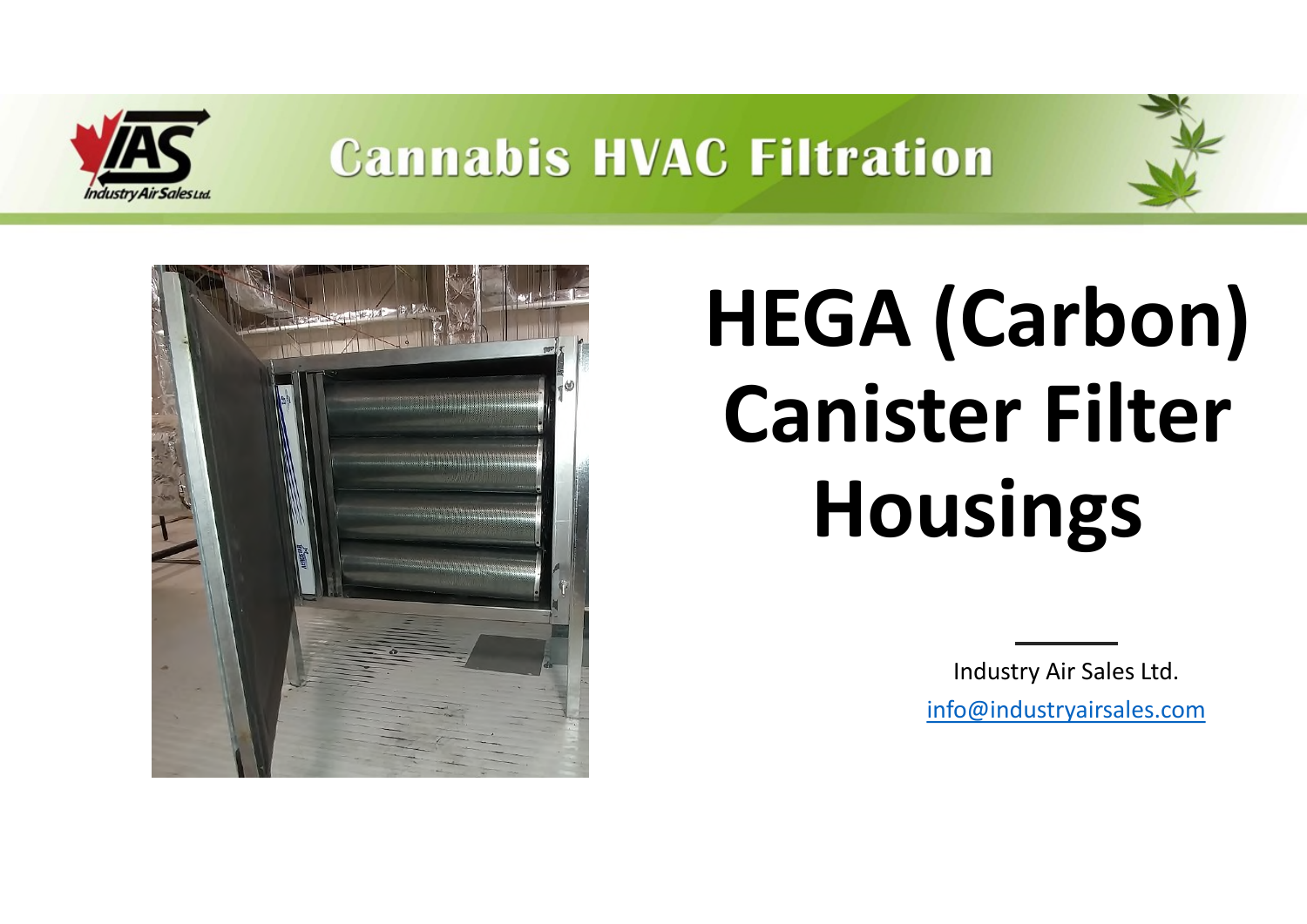

**HEGA (H**igh-**E**fficiency **G**as-Phase **A**ir**) Canister Filter Housings** are constructed of 16-gage Aluminized-steel standard (or optional 16-gage 304L Stainless-Steel) with stitch-weld and caulked seams. These modular housings are available up to 72" wide by 72" high. (Larger sizes available as custom-size only.)

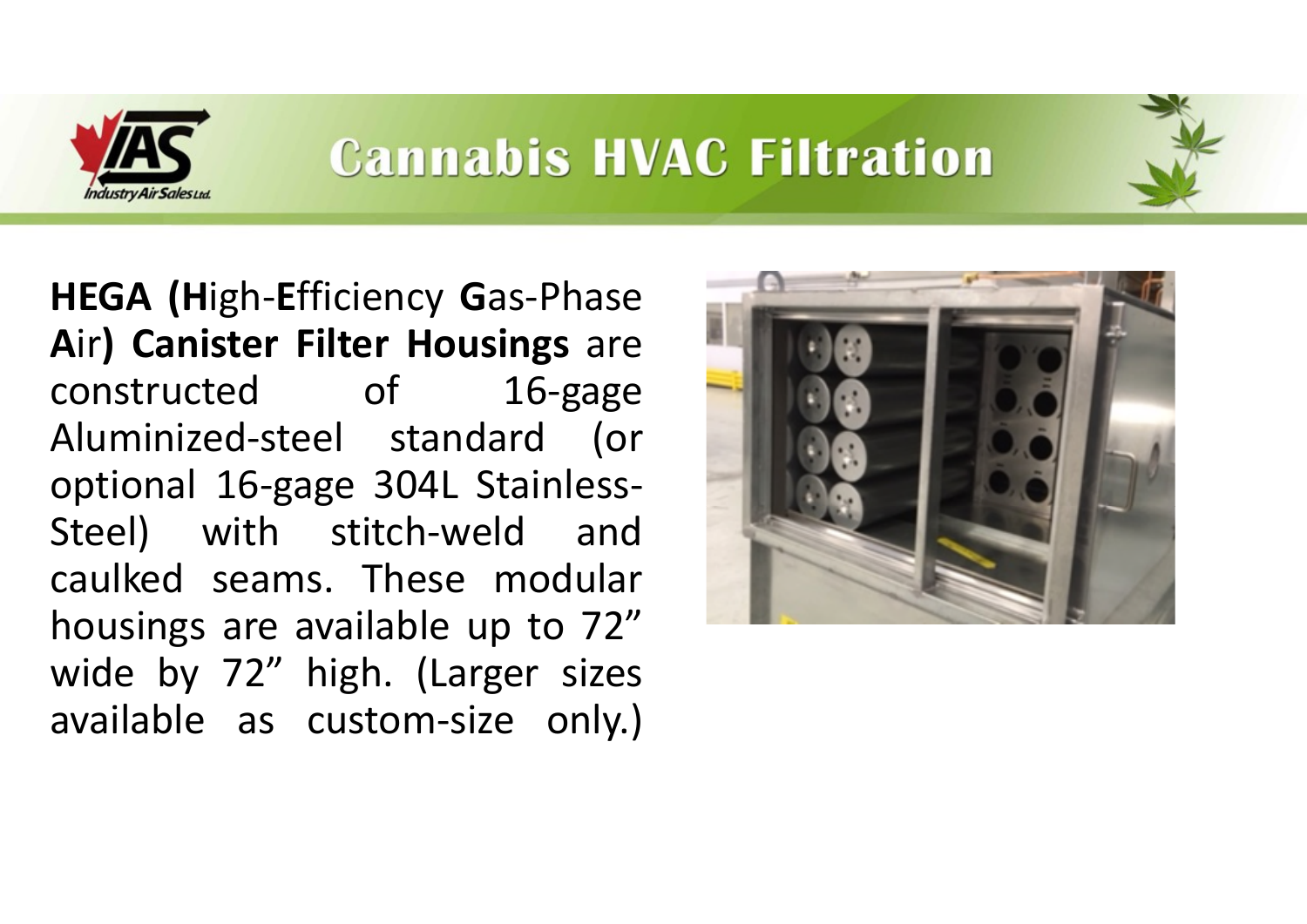



**HEGA (H**igh-**E**fficiency **G**as-Phase **A**ir**) Canister Filter Housings** utilize a heavy-duty 12"x24" holding frame to hold the canisters and allow for high-airflow with very low pressure drop. The canisters are gasketed on the side-wall and then slid into the 2" deep filter channel to provide a bypass-free installation in the side-access housing. Canisters are perforated on both the inside and outside and can accept any type of granular or pelletized gas-phase media.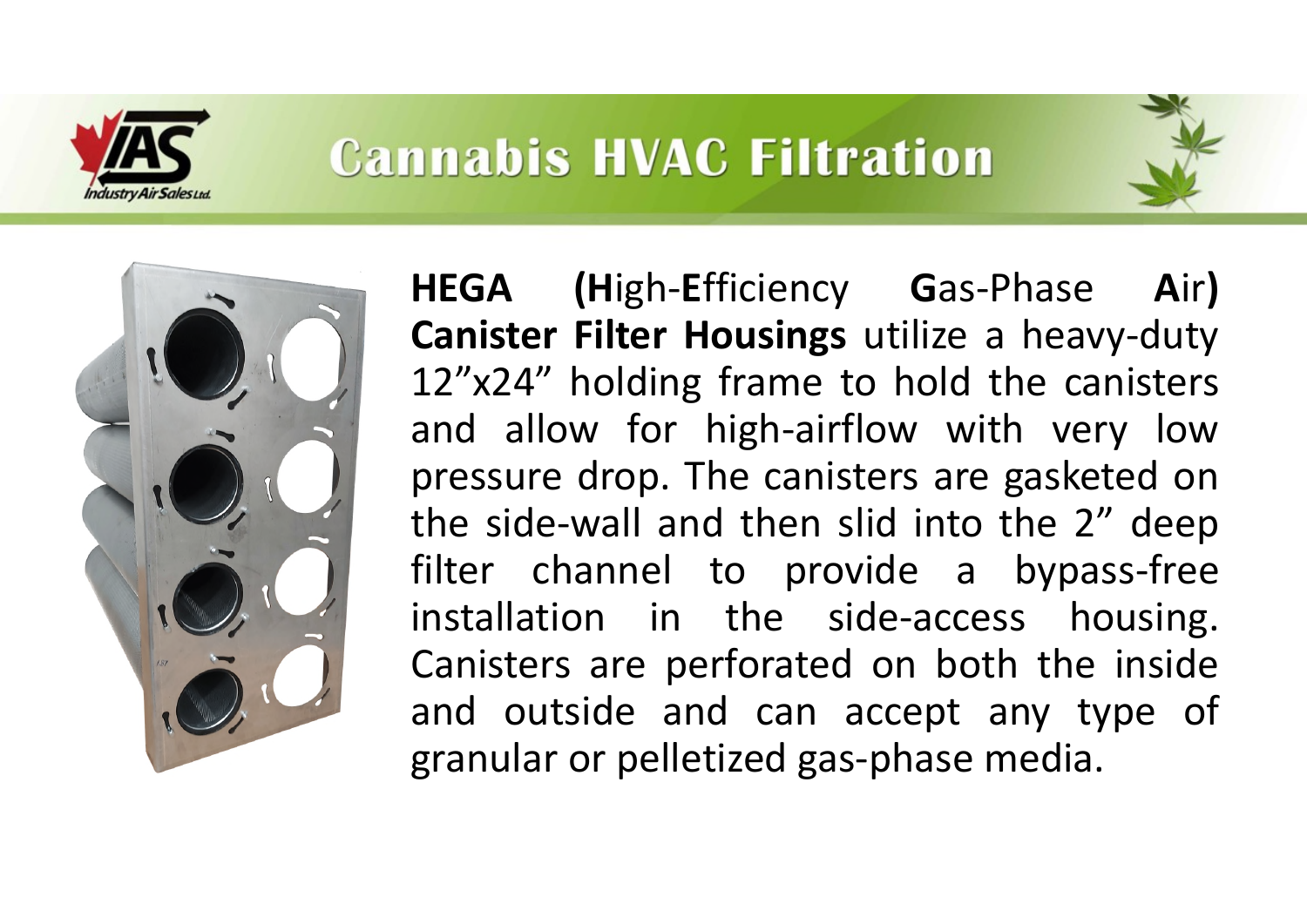



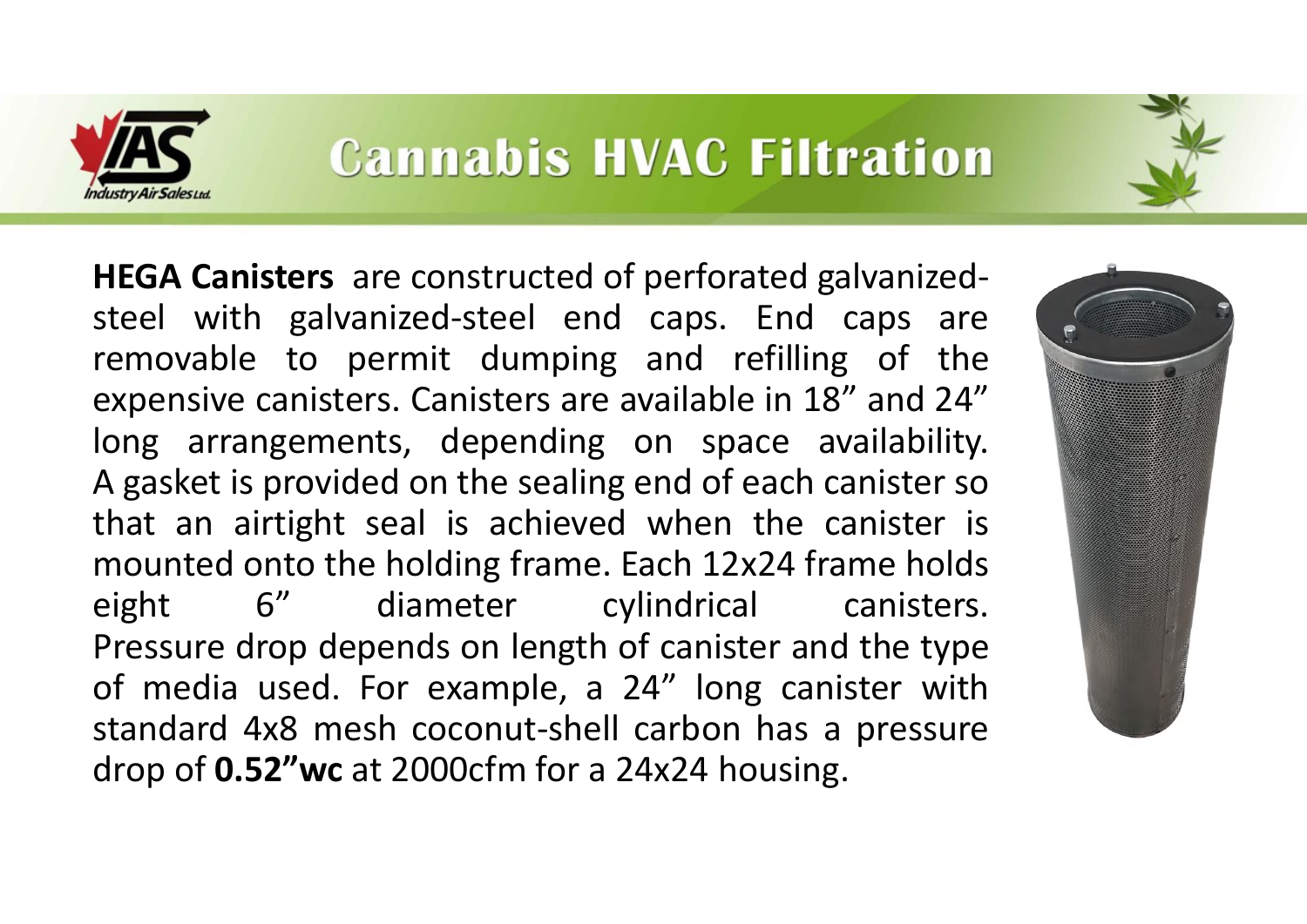





Important Note: Pressure Drop based on quantity (16) canisters in 24"x24" face area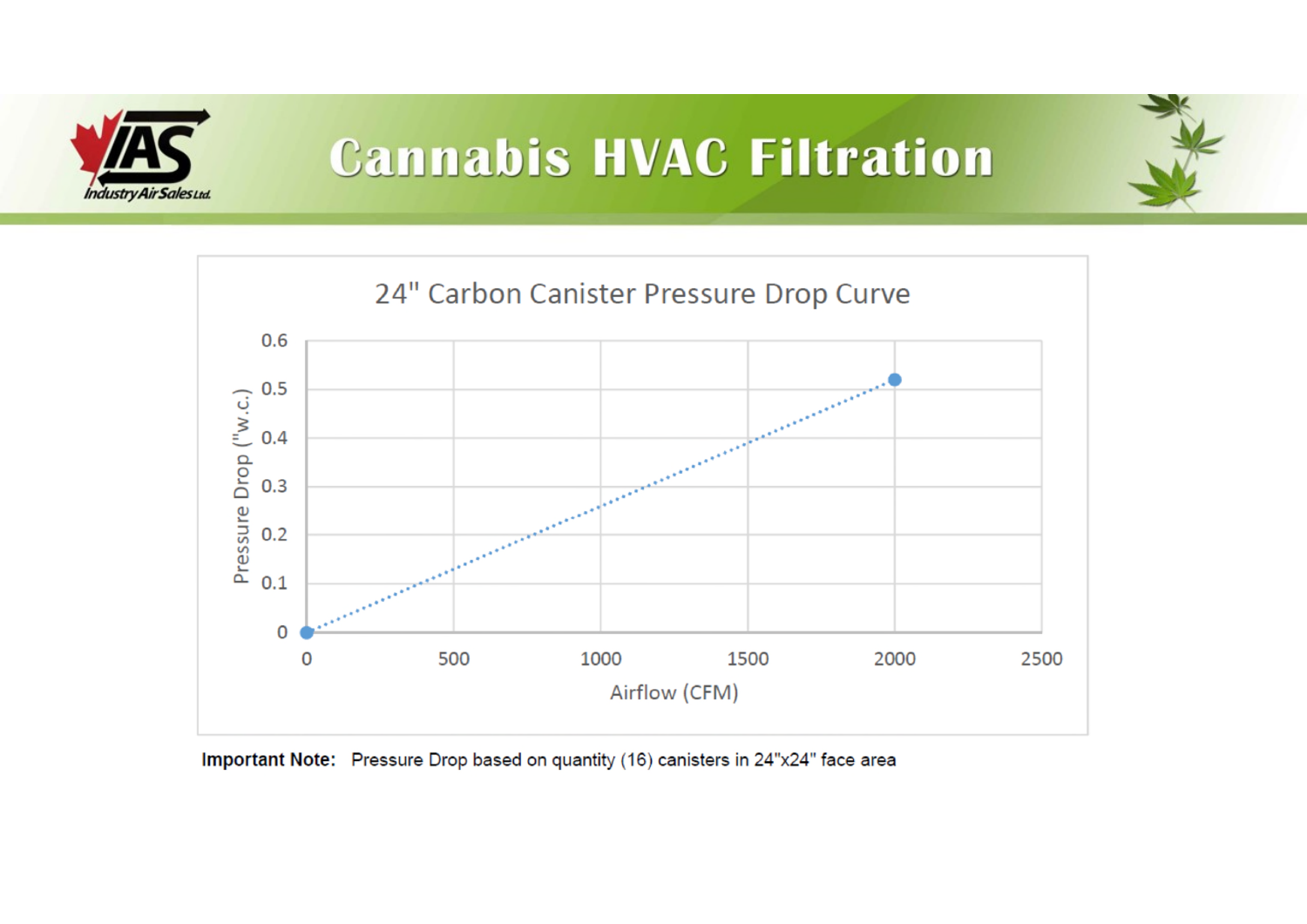

SIZING CHART BY 24"X24"OPENING





Standard housing is approximately 33" deep (in direction of airflow) when using a 2" deep ASHRAE prefilter and 24" extended-life canisters. Custom filter configurations (multi-pass, etc.) and sizes are available.

**FILTER LOAD VIEW**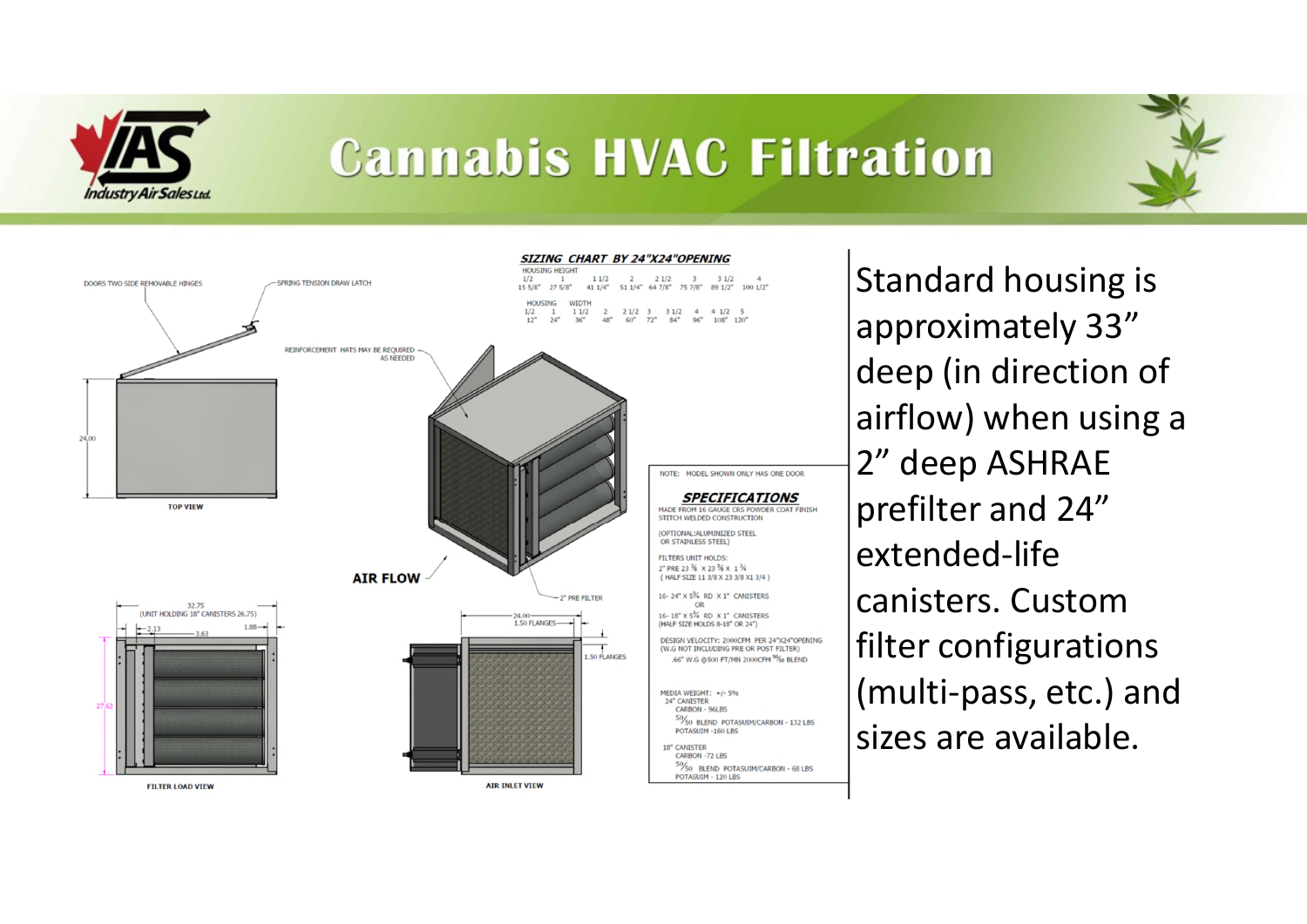





**HEGA (H**igh-**E**fficiency **G**as-Phase **A**ir**) Medias** are various granular and pelletized medias that can put into perforated trays or canisters. Media selected is based on the gaseous-contaminants that are to be addressed. Sometimes medias must be put into consecutive beds to address gaseous-compounds or for high concentrations of certain gases or compounds.

**Cannabis Growing & Processing:** In cannabis growing and processing the typical media applied is **4x8 mesh virgin coconut-shell carbon**, a high-quality, high-activity carbon that is ideal for general odor control and VOCs.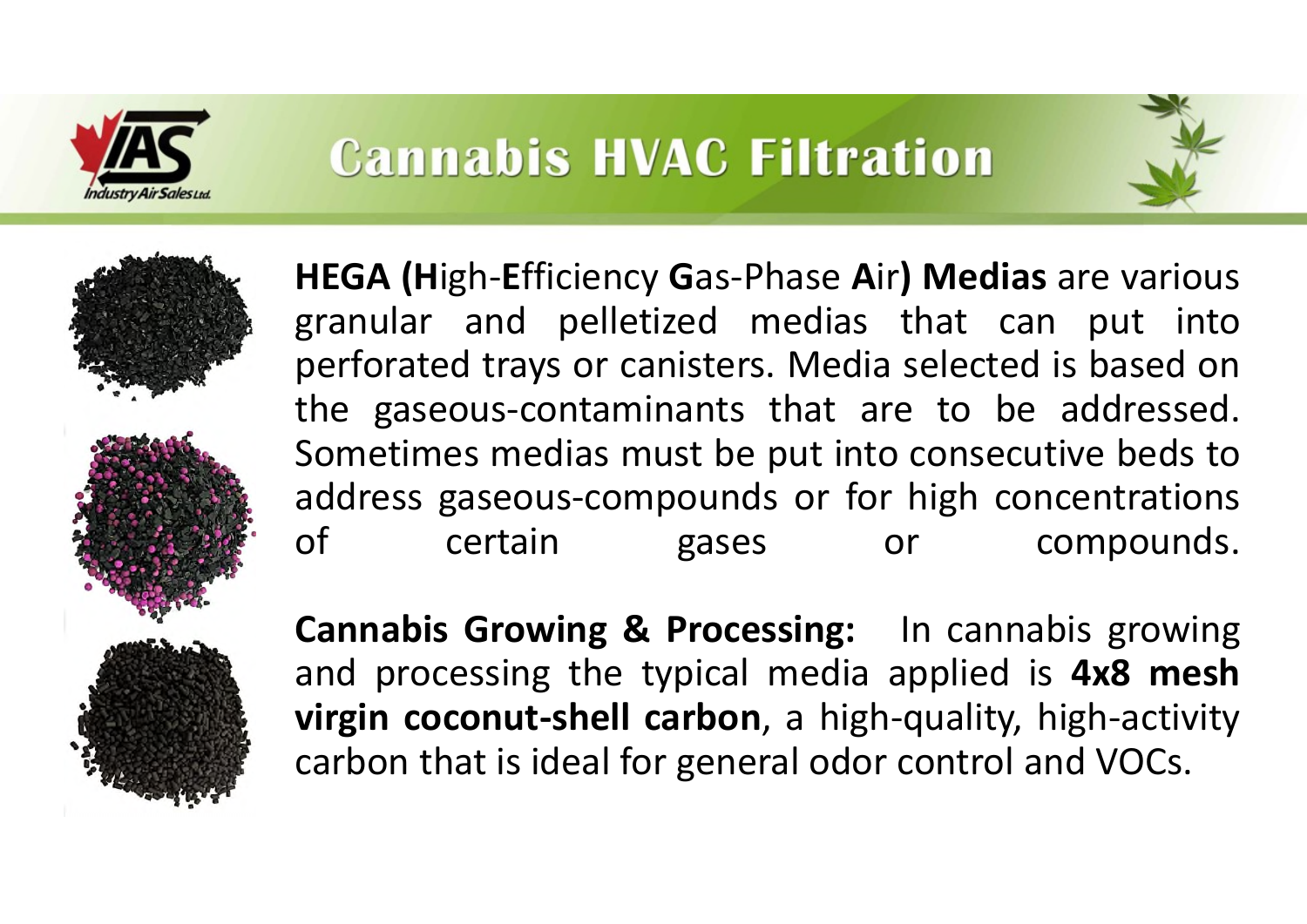

*Standard Features:* **Lift-off hinges** are provided on every filter access door. *(See pic at right)* This facilitates filter access in tight spaces.





**Heavy-duty door latches** are provided on every door to allow excellent gasket compression while maintaining good form to the stiffened and gusseted filter access door.